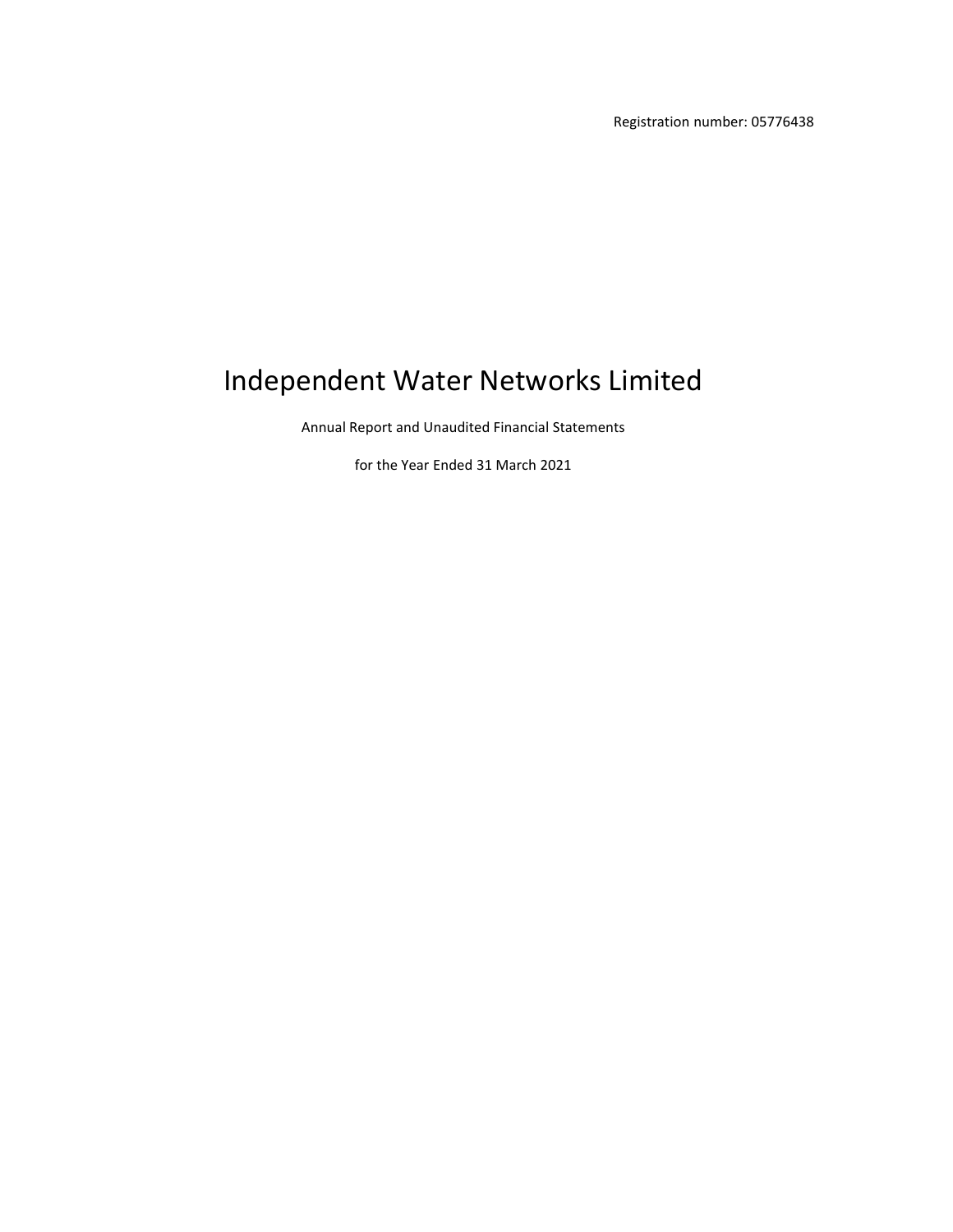### **Company Information**

- **Directors** C Linsdell D Corney J Marsh N Shaw C Thackeray R Brett N Hindle **Company secretary** C Mumford
- **Registered office** Synergy House Woolpit Business Park Woolpit Bury St Edmunds Suffolk IP30 9UP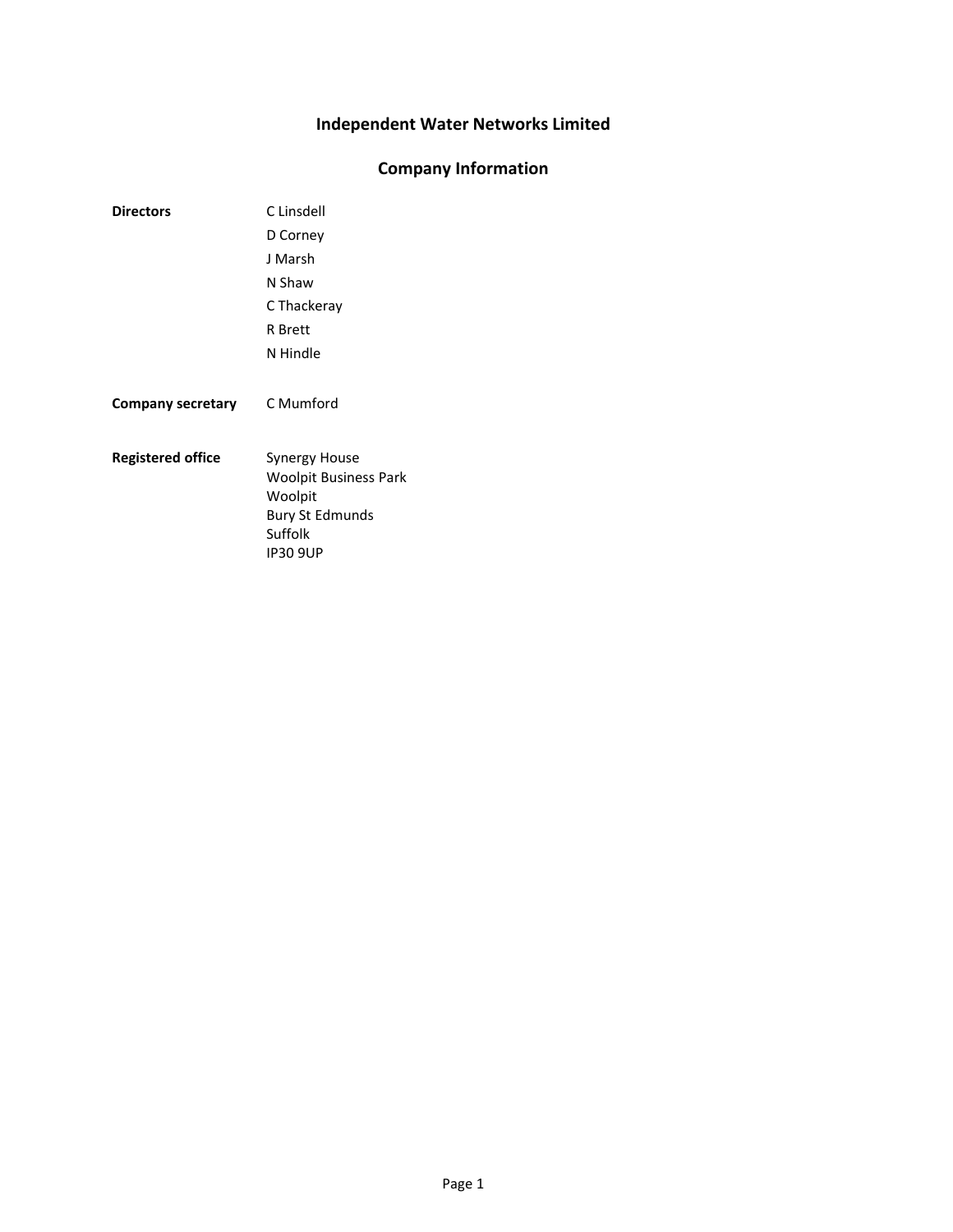### **Income Statement for the Year Ended 31 March 2021**

|                                       | <b>Note</b> | 2021<br>£     | 2020<br>£   |
|---------------------------------------|-------------|---------------|-------------|
| Turnover                              |             | 6,091,737     | 5,792,912   |
| Cost of sales                         |             | (4, 141, 754) | (3,619,256) |
| Gross profit                          |             | 1,949,983     | 2,173,656   |
| Administrative expenses               |             | (2,034,945)   | (2,368,979) |
| <b>Operating loss</b>                 | 3           | (84, 962)     | (195, 323)  |
| Interest payable and similar expenses | 4           | (105,437)     | (259, 739)  |
| Loss before tax                       |             | (190, 399)    | (455,062)   |
| Taxation                              | 7           | 36,176        | 86,462      |
| Loss for the financial year           |             | (154, 223)    | (368, 600)  |

The above results were derived from continuing operations.

No separate Statement of Comprehensive Income has been presented because the Company has no items of comprehensive income other than the loss for the financial year.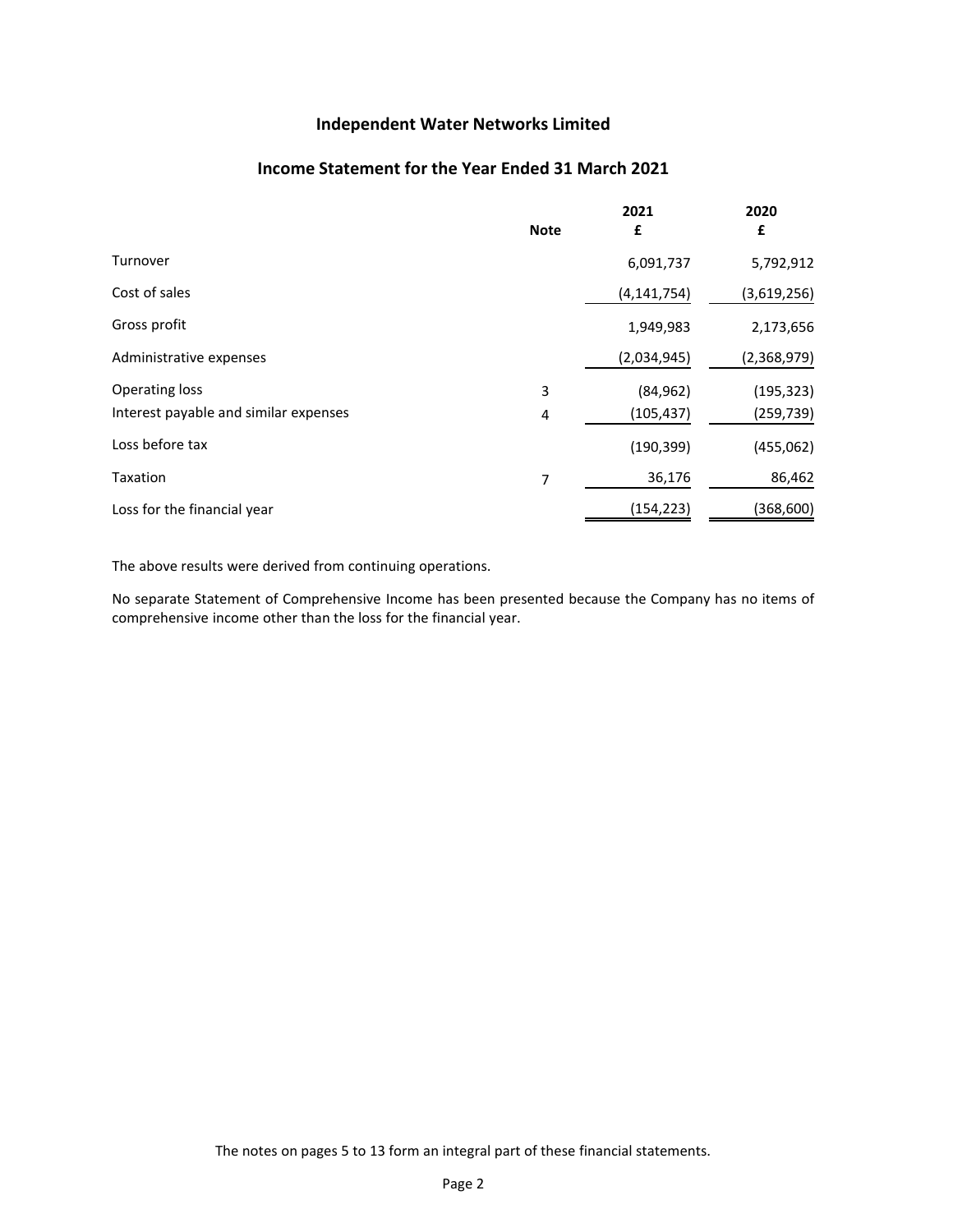### **(Registration number: 05776438) Statement of Financial Position as at 31 March 2021**

|                                                |             | 2021        | 2020           |
|------------------------------------------------|-------------|-------------|----------------|
|                                                | <b>Note</b> | £           | £              |
| <b>Fixed assets</b>                            |             |             |                |
| Tangible assets                                | 8           | 9,029,823   | 8,578,925      |
| <b>Current assets</b>                          |             |             |                |
| Debtors                                        | 9           | 2,804,399   | 2,514,570      |
| Cash at bank and in hand                       |             | 974         | 1,345          |
|                                                |             | 2,805,373   | 2,515,915      |
| Creditors: Amounts falling due within one year | 10          | (5,476,908) | (13, 491, 277) |
| <b>Net current liabilities</b>                 |             | (2,671,535) | (10, 975, 362) |
| <b>Total assets less current liabilities</b>   |             | 6,358,288   | (2,396,437)    |
| <b>Provisions for liabilities</b>              | 11          | (268, 771)  | (209, 823)     |
| Net assets/(liabilities)                       |             | 6,089,517   | (2,606,260)    |
| <b>Capital and reserves</b>                    |             |             |                |
| Called up share capital                        | 12          | 9,000,000   | 150,000        |
| Profit and loss account                        |             | (2,910,483) | (2,756,260)    |
| <b>Total equity</b>                            |             | 6,089,517   | (2,606,260)    |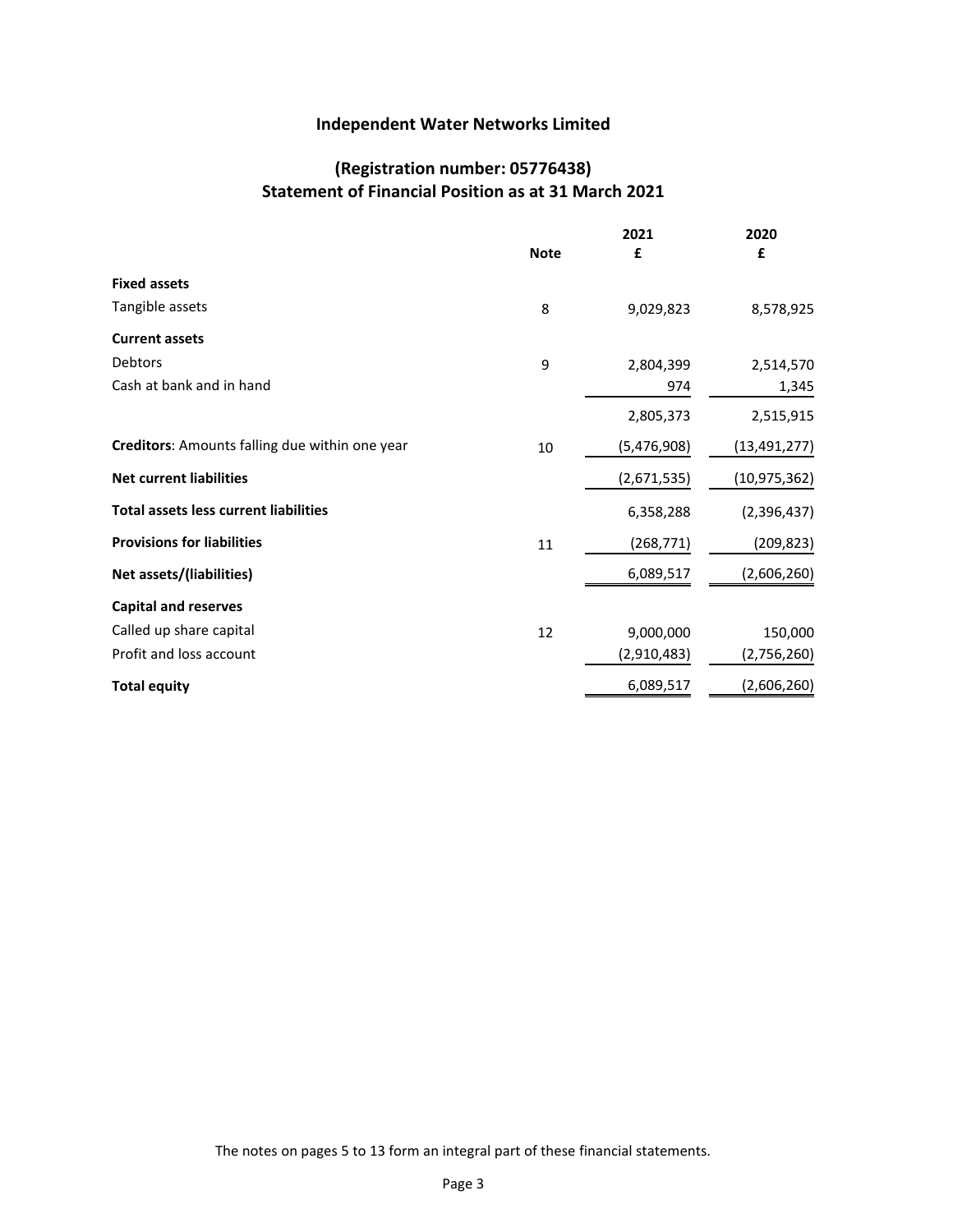## **Statement of Changes in Equity for the Year Ended 31 March 2021**

|                   | <b>Profit and loss</b> |             |             |
|-------------------|------------------------|-------------|-------------|
|                   | Share capital          | account     | Total<br>£  |
| At 1 April 2019   | 150,000                | (2,387,660) | (2,237,660) |
| Loss for the year | ٠                      | (368,600)   | (368,600)   |
| At 31 March 2020  | 150,000                | (2,756,260) | (2,606,260) |

|                              |              | <b>Profit and loss</b> |              |             |  |  |
|------------------------------|--------------|------------------------|--------------|-------------|--|--|
|                              | <b>Notes</b> | Share capital          | account<br>£ | Total<br>£  |  |  |
| At 1 April 2020              |              | 150,000                | (2,756,260)  | (2,606,260) |  |  |
| Loss for the year            |              |                        | (154, 223)   | (154, 223)  |  |  |
| New share capital subscribed | 12           | 8,850,000              |              | 8,850,000   |  |  |
| At 31 March 2021             |              | 9,000,000              | (2,910,483)  | 6,089,517   |  |  |

The notes on pages [5](#page-5-0) to [13](#page-5-0) form an integral part of these financial statements.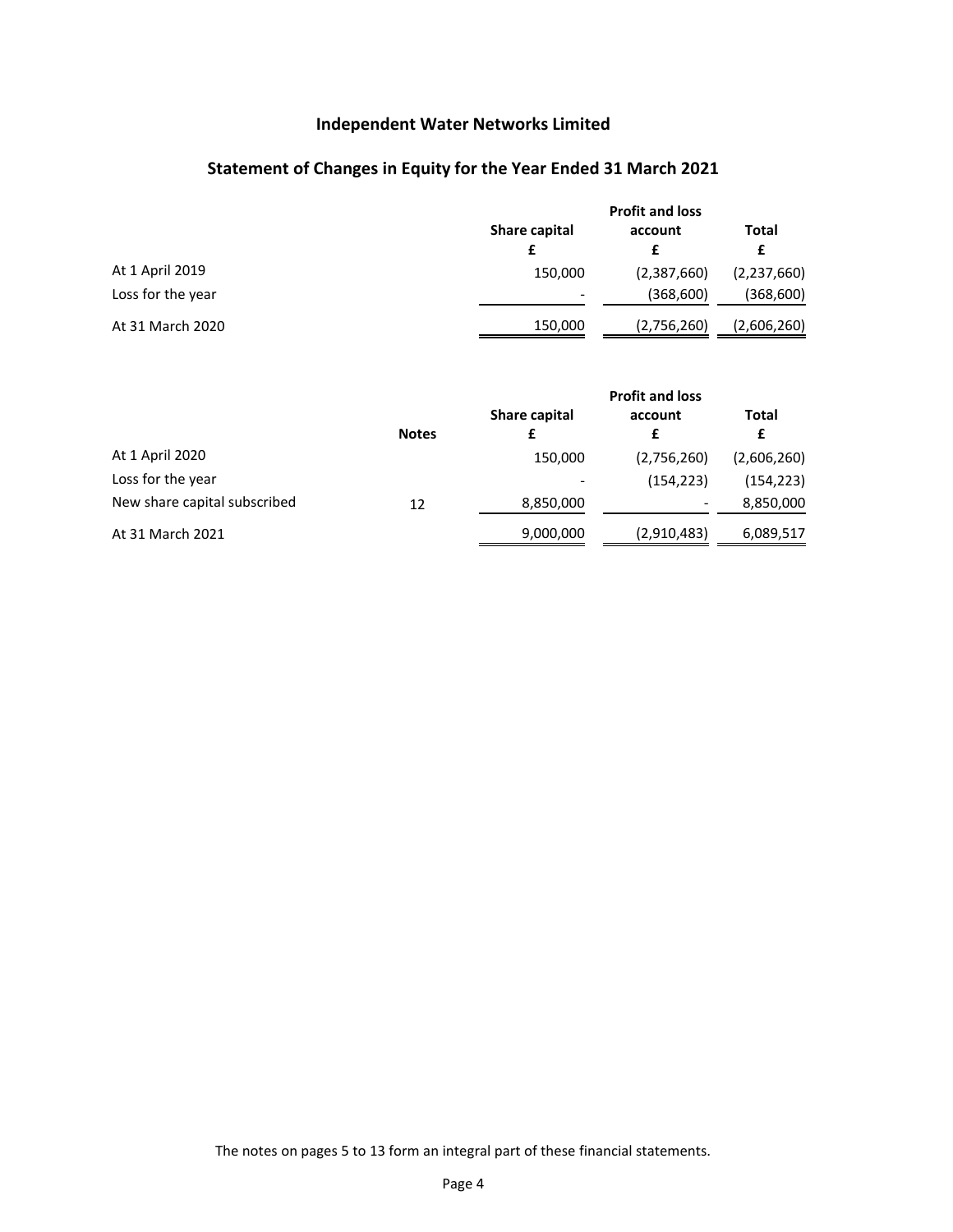### **Notes to the Financial Statements for the Year Ended 31 March 2021**

#### <span id="page-5-0"></span>**[1](#page-5-0) General information**

The company is a private company limited by share capital, incorporated in the United Kingdom and registered in England and Wales.

The address of its registered office and principal place of business is: Synergy House Woolpit Business Park Woolpit Bury St Edmunds Suffolk IP30 9UP

#### <span id="page-5-1"></span>**[2](#page-5-1) Accounting policies**

#### **Summary of significant accounting policies and key accounting estimates**

The principal accounting policies applied in the preparation of these financial statements are set out below. These policies have been consistently applied to all the years presented, unless otherwise stated.

#### **Basis of preparation**

These financial statements have been prepared under the historical cost convention, modified to include certain items at fair value, and in accordance with FRS 102, 'The Financial Reporting Standard applicable in the UK and Republic of Ireland.'

The financial statements are presented in Pounds Sterling, which is also the functional currency.

#### **Summary of disclosure exemptions**

The Company meets the definition of a qualifying entity under FRS 102 and has therefore taken advantage of the disclosure exemptions available to members of a group where consolidated financial statements are publicly available. Exemptions have been taken in relation to the presentation of a cash flow statement, certain financial instruments and remuneration of key management personnel.

#### **Name of parent of group**

These financial statements are consolidated in the financial statements of BUUK Infrastructure No 2 Limited.

The financial statements of BUUK Infrastructure No 2 Limited may be obtained from Synergy House, Woolpit Business Park, Windmill Avenue, Woolpit, Bury St Edmunds, Suffolk, IP30 9UP.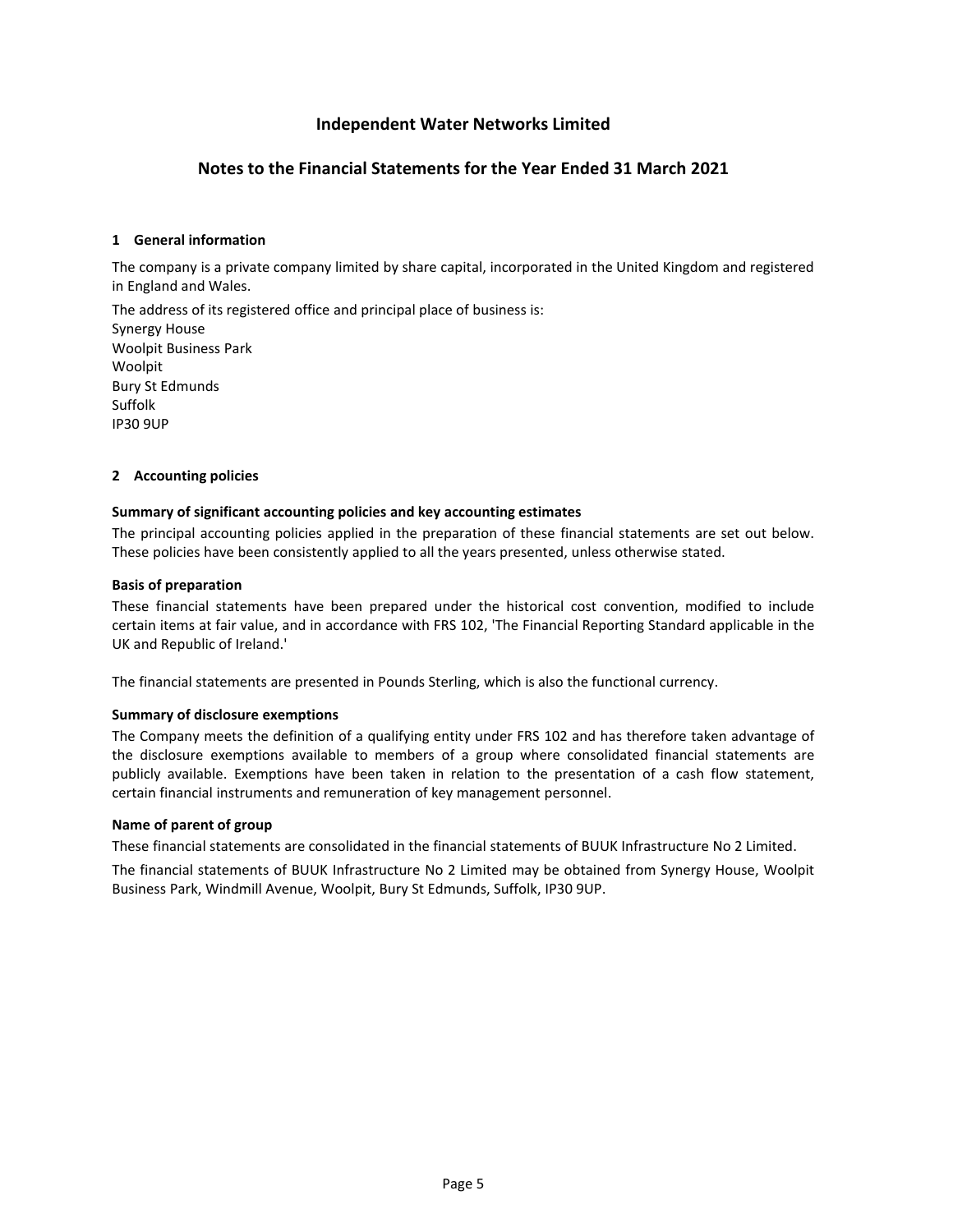#### **Notes to the Financial Statements for the Year Ended 31 March 2021 (continued)**

#### **[2](#page-5-1) Accounting policies (continued)**

#### **Going concern**

The Company forms part of the Group headed by BUUK Infrastructure (Jersey) Limited ("BUUK") of which the ultimate parent undertaking is Brookfield Asset Management Inc. The funding required to finance the activities of BUUK's subsidiaries is organised and managed on a centralised basis on behalf of all members of the Group.

The Group is cash generative and holds a Baa2 (investment grade) rating from Moody's. The rating was reconfirmed by Moody's in May 2020. At the date of approval of the financial statements the Group has undrawn committed facilities of £236.8m with a syndicate of banks, of which £109.1m is available for general corporate purposes and £127.7m is linked to future capital expenditure. These facilities were renewed in 2019 and are due to expire on 18 September 2024.

The Group has Senior Secured Loan notes denominated in GBP (£1,510m) and US\$ (\$300m). The loan notes incur a fixed rate of interest and cross currency interest rate swaps have been taken out to fix the US\$ denominated interest and capital repayments. The Group's borrowings have an average remaining maturity of c.10.8 years with maturity dates ranging from 2023 to 2048.

In light of the COVID-19 pandemic the Group has undertaken a series of stress test financial models to assess the Group's ability to meet obligations as they fall due for a period of at least 12 months from the date of this report. Based on existing financing facilities, the Group has sufficient cash available to meets its obligations under all reasonably possible scenarios modelled.

The most likely scenario modelled by the Group is in line with a reference scenario published by the UK Government's independent forecaster, the Office for Budget Responsibility ("OBR") on 25 November 2020 and supported by the activity levels of the Group in the year. Under this scenario, and other reasonable downside scenarios, the Group remains compliant with all borrowing covenants in existence and has sufficient cash to meet its obligations for a period of 12 months.

The directors have received assurances that the company will have access to the BUUK Group's financial resources for a period of at least one year from the date of signing of the financial statements, that companies in the BUUK Group will not demand repayment of any inter-company debt where the company does not have the financial resources to effect such payment, and that this financial support will be sufficient for the company to continue to trade and meet its obligations as they fall due. The Group's forecasts, taking into account reasonable possible changes in trading performance, show that the Company should have adequate resources to continue in operational existence for the foreseeable future.

Given the above, the Directors have a reasonable expectation that the Company can continue to meet its liabilities as they fall due, for a period of at least 12 months from the date of this annual report. Accordingly, they have prepared the financial statements on the going concern basis.

#### **Judgements and key sources of estimation uncertainty**

The Directors consider the following to be critical judgements or key sources of estimation uncertainty that have been made in the process of applying the Company's accounting policies which have a significant effect on the amounts recognised in the financial statements.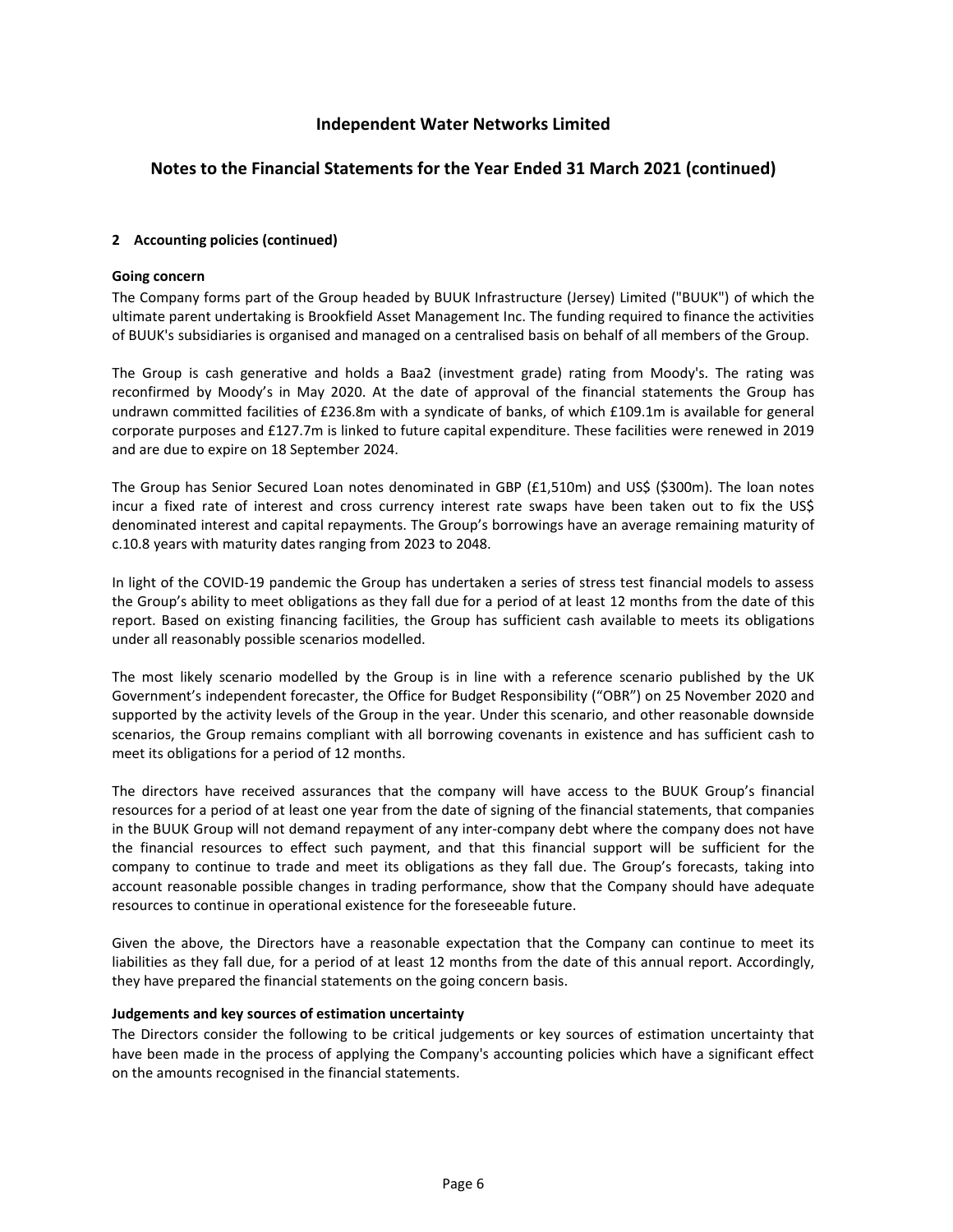#### **Notes to the Financial Statements for the Year Ended 31 March 2021 (continued)**

#### **[2](#page-5-1) Accounting policies (continued)**

The Directors consider the useful economic lives of tangible fixed assets to be a key source of estimation uncertainty. The useful economic lives are determined based on management's judgement and past experience. When management identifies that actual useful economic lives differ materially from the estimates used to calculate depreciation, the charge is adjusted for prospectively over the remaining useful lives of the assets.

#### **Revenue recognition**

Turnover represents the amounts receivable from the supply of goods and services during the year, net of Value Added Tax. Transportation income is recognised when services are provided and rendered based upon usage during that year.

All turnover and profit before taxation, by origin and destination, was attributable to the UK.

#### **Finance income and costs**

Interest income is recognised when it is probable that the economic benefits will flow to the Company and the amount of income can be reliably measured. Interest is accrued on a time basis, by reference to the principal outstanding and at the effective interest rate applicable.

Interest costs are accrued on a time basis, by reference to the principal outstanding and at the effective interest rate applicable.

#### **Tax**

The tax expense for the period comprises current and deferred tax. Tax is recognised in profit or loss, except that a change attributable to an item of income or expense recognised as other comprehensive income is also recognised directly in other comprehensive income.

Current tax is calculated on the basis of tax rates and laws that have been enacted or substantively enacted by the reporting date in the countries where the company operates and generates taxable income.

Deferred tax is recognised in respect of all timing differences between taxable profits and profits reported in the financial statements.

Unrelieved tax losses and other deferred tax assets are recognised when it is probable that they will be recovered against the reversal of deferred tax liabilities or other future taxable profits.

Deferred tax is measured using the tax rates and laws that have been enacted or substantively enacted by the reporting date and that are expected to apply to the reversal of the timing difference.

Tax assets and liabilities are not discounted.

Where items recognised in other comprehensive income or equity are chargeable to or deductible for tax purposes, the resulting current or deferred tax expense or income is presented in the same component of comprehensive income or equity as the underlying transaction.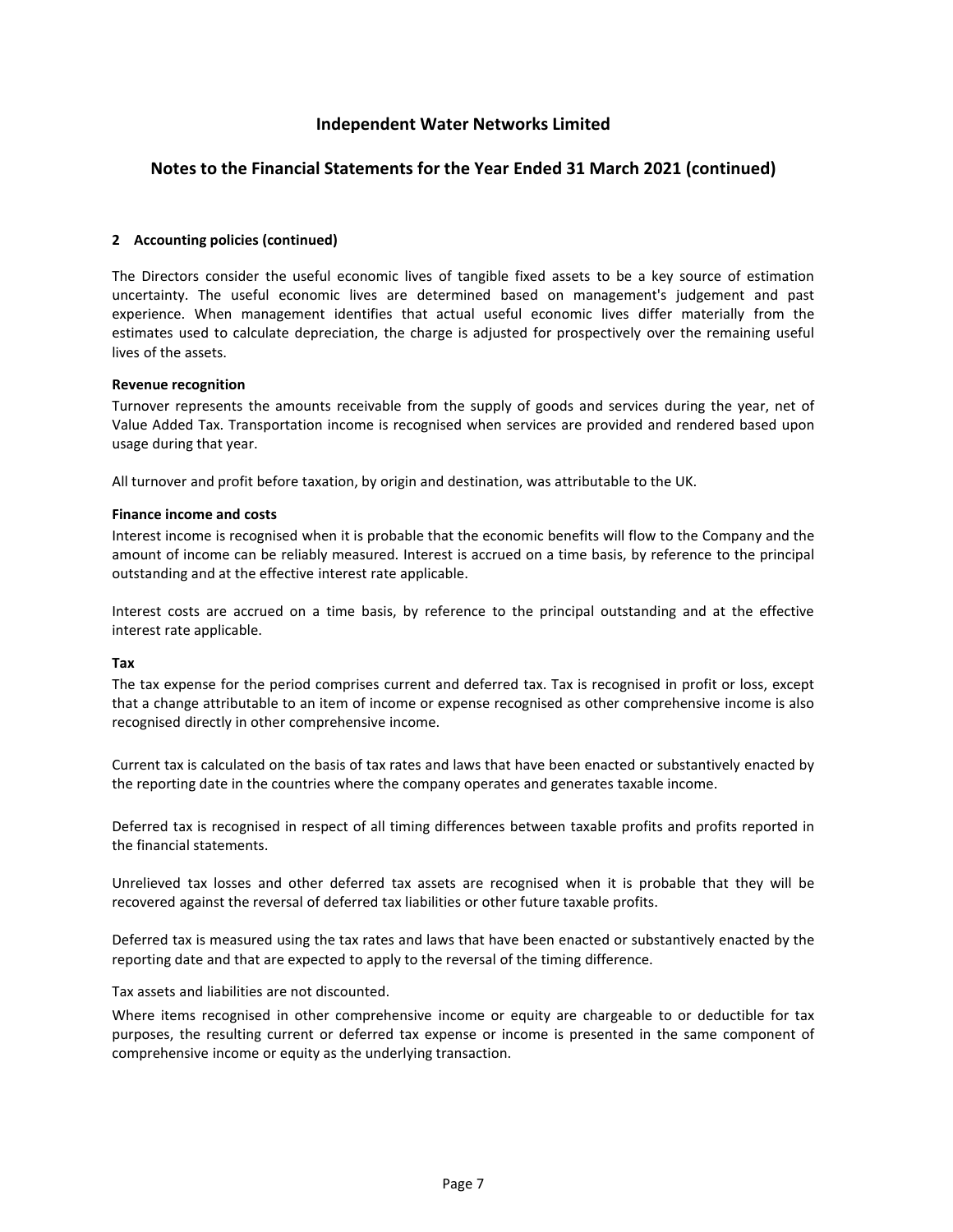#### **Notes to the Financial Statements for the Year Ended 31 March 2021 (continued)**

#### **[2](#page-5-1) Accounting policies (continued)**

#### **Tangible assets**

Tangible assets is stated in the statement of financial position at cost, less any subsequent accumulated depreciation and subsequent accumulated impairment losses.

The cost of tangible assets includes directly attributable incremental costs incurred in their acquisition and installation.

#### **Depreciation**

Depreciation is charged so as to write off the cost of assets, other than land and properties under construction over their estimated useful lives, as follows:

**Asset class Depreciation method and rate**

Infrastructure assets 20-80 years straight line

#### **Cash and cash equivalents**

Cash and cash equivalents comprise cash on hand and call deposits, and other short-term highly liquid investments that are readily convertible to a known amount of cash and are subject to an insignificant risk of change in value.

#### **Debtors**

Short term debtors are measured at transaction price (which is usually the invoice price), less any impairment losses for bad and doubtful debts.

Loans and other financial assets are initially recognised at transaction price including any transaction costs and subsequently measured at amortised cost determined using the effective interest method, less any impairment losses for bad and doubtful debts.

#### **Creditors**

Trade creditors are obligations to pay for goods or services that have been acquired in the ordinary course of business from suppliers. Accounts payable are classified as current liabilities if the Company does not have an unconditional right, at the end of the reporting period, to defer settlement of the creditor for at least twelve months after the reporting date. If there is an unconditional right to defer settlement for at least twelve months after the reporting date, they are presented as non-current liabilities.

Trade creditors are recognised initially at the transaction price and subsequently measured at amortised cost using the effective interest method.

#### **Share capital**

Ordinary shares are classified as equity. Equity instruments are measured at the fair value of the cash or other resources received or receivable, net of the direct costs of issuing the equity instruments. If payment is deferred and the time value of money is material, the initial measurement is on a present value basis.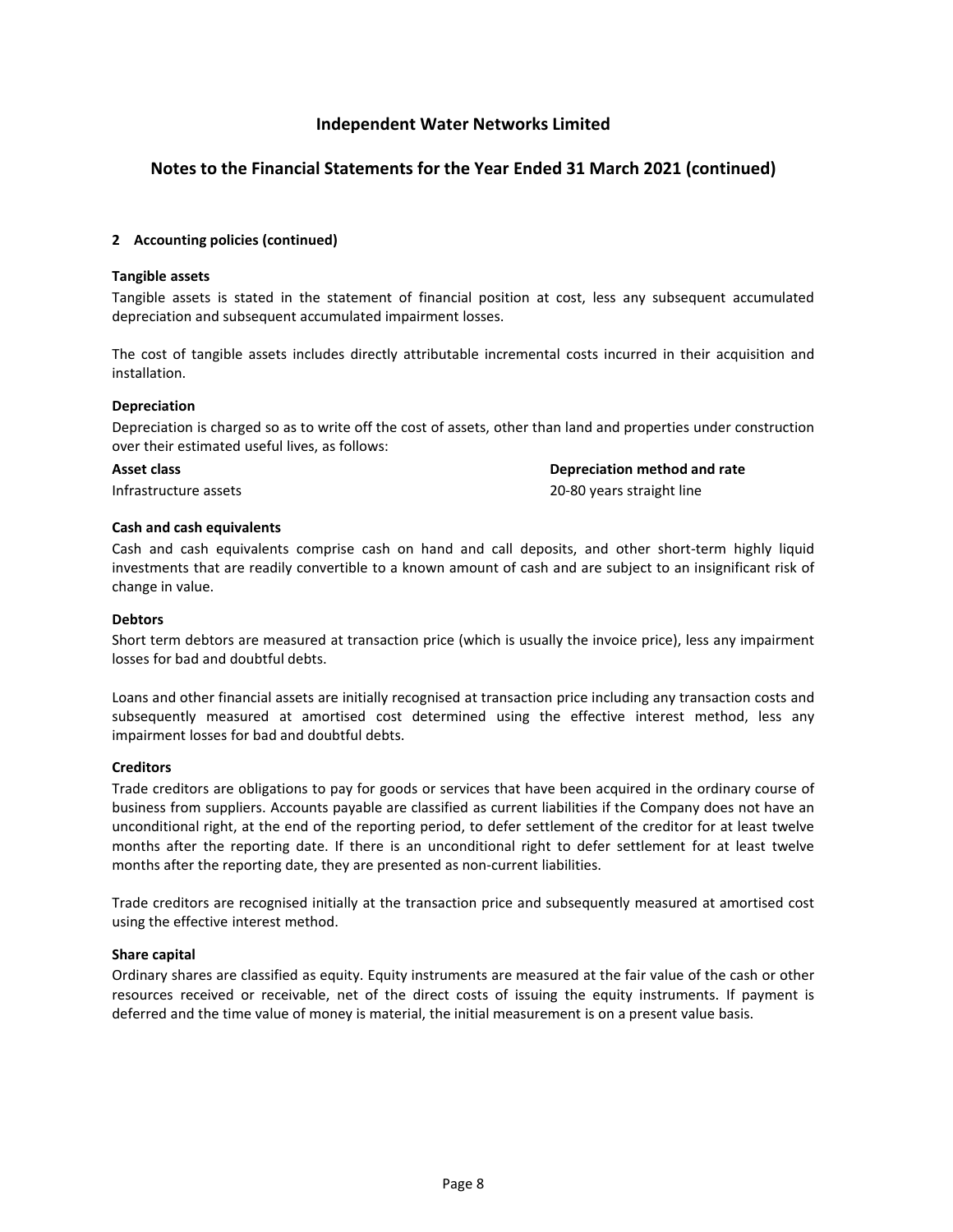### **Notes to the Financial Statements for the Year Ended 31 March 2021 (continued)**

#### <span id="page-9-0"></span>**[3](#page-9-0) Operating loss**

Arrived at after charging/(crediting)

|                      | 2021    | 2020    |
|----------------------|---------|---------|
|                      |         |         |
| Depreciation expense | 157,814 | 125,393 |

<span id="page-9-1"></span>Fees for the audit of the financial statements of £13,040 (2020: £11,300) were borne by another Group company during the year on behalf of Independent Water Networks Limited.

#### **[4](#page-9-1) Interest payable and similar expenses**

<span id="page-9-2"></span>

|                                                   | 2021    | 2020    |
|---------------------------------------------------|---------|---------|
|                                                   |         |         |
| Interest payable on loans from group undertakings | 105.437 | 259,739 |

#### **[5](#page-9-2) Staff costs**

<span id="page-9-3"></span>The Company had no employees during the year with all administrative tasks undertaken by employees of fellow Group undertakings.

#### **[6](#page-9-3) Directors' remuneration**

The Directors received no emoluments in the year (2020: £nil) in respect of qualifying services. The Directors are employees of other Group companies and the services that they provide to the Company are considered ancillary to the services that they provide to those other Group companies. There were no directors' emoluments or staff costs arising in the period with all administrative tasks undertaken by employees of a fellow subsidiary. Consequently, there is no link between remuneration and standards of performance.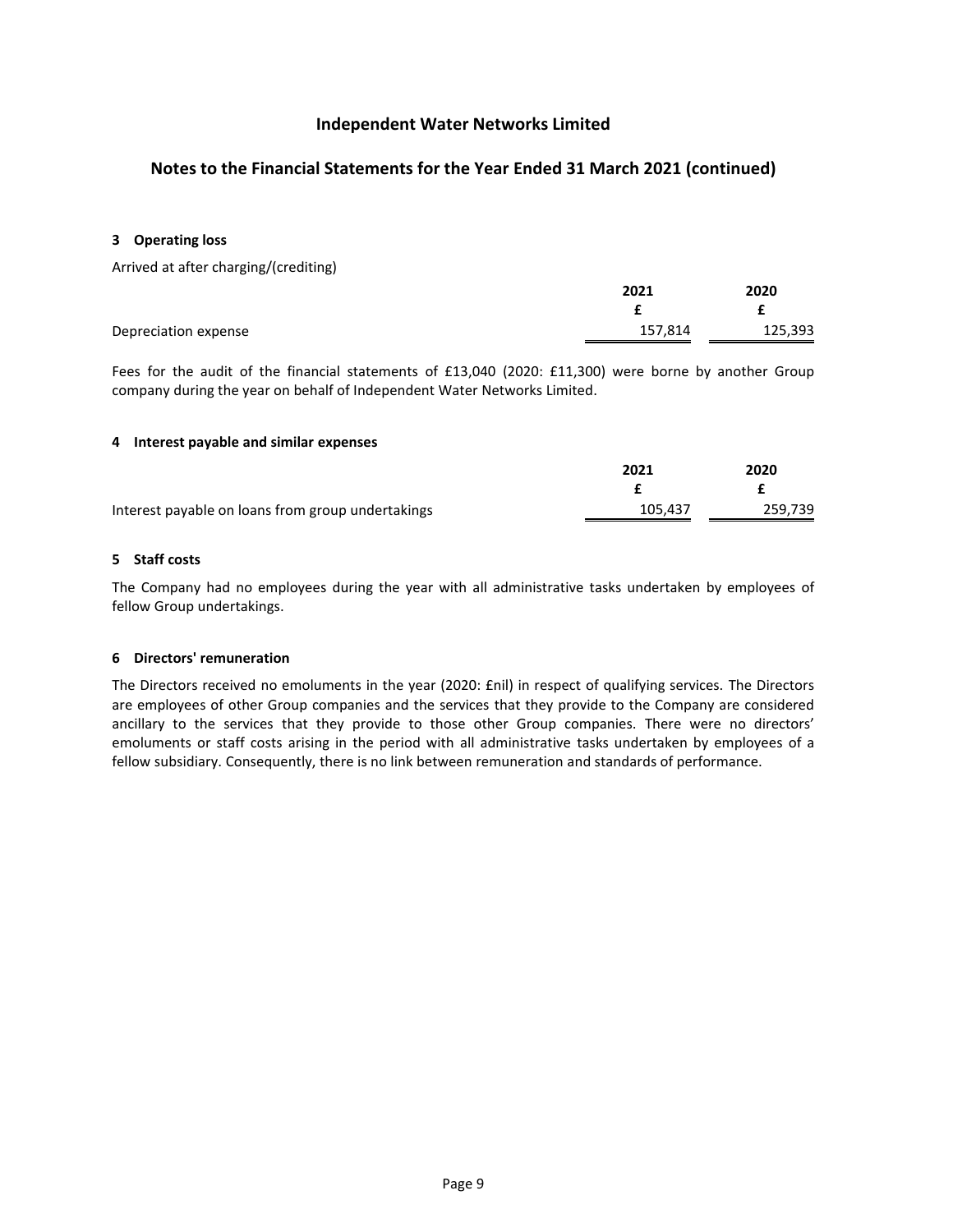### **Notes to the Financial Statements for the Year Ended 31 March 2021 (continued)**

<span id="page-10-0"></span>**[7](#page-10-0) Taxation**

Tax charged/(credited) in the income statement

|                                                             | 2021<br>£ | 2020<br>£  |
|-------------------------------------------------------------|-----------|------------|
| <b>Current taxation</b>                                     |           |            |
| UK corporation tax                                          | (95, 124) | (252, 983) |
| <b>Deferred taxation</b>                                    |           |            |
| Arising from origination and reversal of timing differences | 58,948    | 166,521    |
| Tax receipt in the income statement                         | (36,176)  | (86, 462)  |

The differences between the tax assessed for the period and the standard rate of corporation tax of 19% (2020: 19%) are reconciled below:

|                                  | 2021      | 2020      |
|----------------------------------|-----------|-----------|
| Loss before tax                  | (190,399) | (455,062) |
| Corporation tax at standard rate | (36, 176) | (86, 462) |
| Total tax credit                 | (36, 176) | (86, 462) |

#### **Deferred tax**

The Finance Act 2020, substantively enacted in March 2020, provided for the main rate of corporation tax rate to remain at 19%. Accordingly, deferred tax has been calculated using a tax rate of 19%.

The March 2021 Budget announced an increase to the main rate of corporation tax to 25% from April 2023. This rate has not been substantively enacted at the balance sheet date and, as a non-adjusting post-balance sheet event, this does not impact the deferred tax position as at 31 March 2021; however in future periods deferred tax will be remeasured based on a tax rate of 25%.

The Company has no unrecognised deferred tax assets or liabilities at 31 March 2021 (2020: £nil).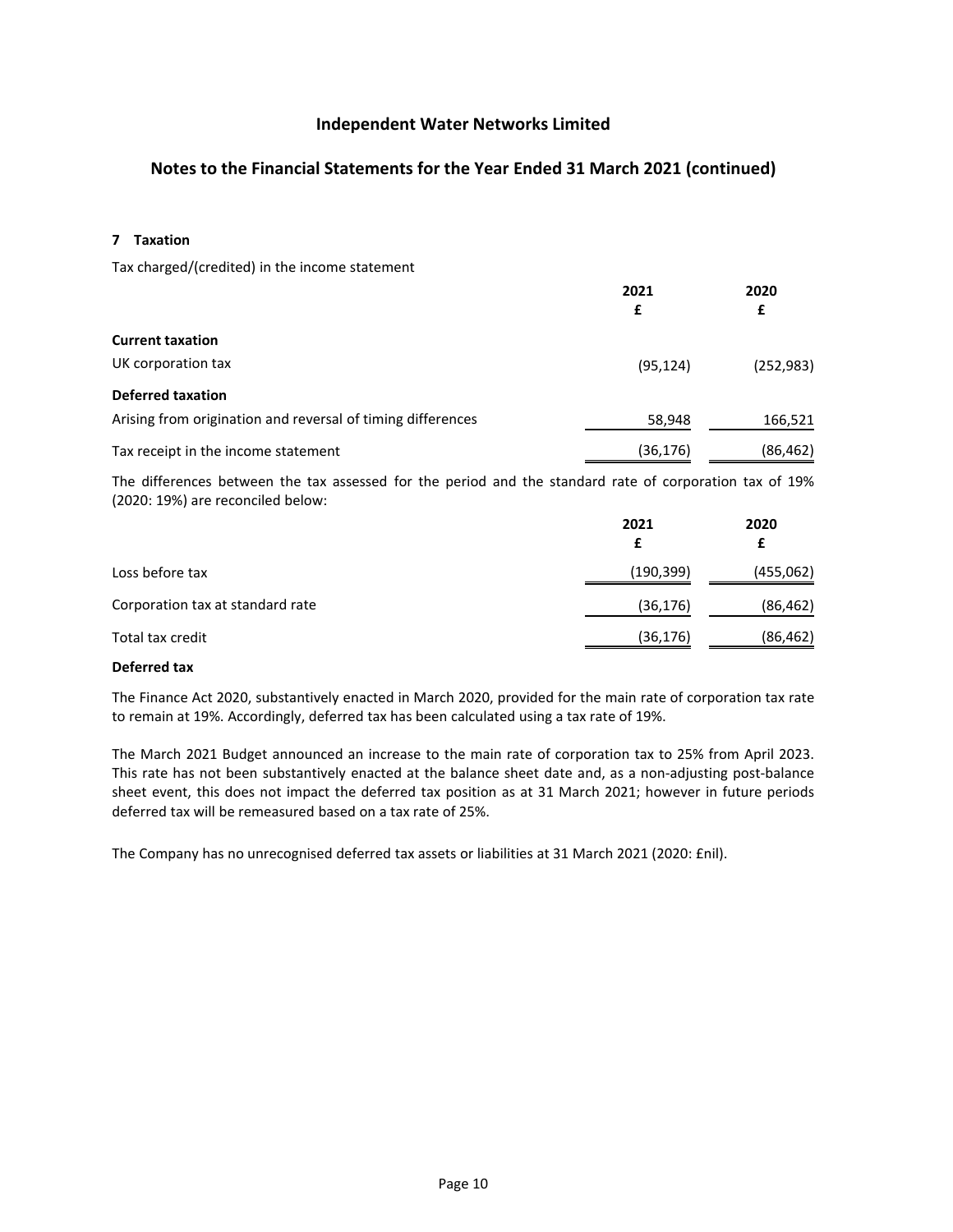### **Notes to the Financial Statements for the Year Ended 31 March 2021 (continued)**

#### <span id="page-11-0"></span>**[8](#page-11-0) Tangible assets**

|                        | Infrastructure<br>assets<br>£ |
|------------------------|-------------------------------|
| Cost or valuation      |                               |
| At 1 April 2020        | 9,617,773                     |
| Additions              | 1,156,234                     |
| Disposals              | (572,803)                     |
| At 31 March 2021       | 10,201,204                    |
| Depreciation           |                               |
| At 1 April 2020        | 1,038,848                     |
| Charge for the year    | 157,814                       |
| Eliminated on disposal | (25, 281)                     |
| At 31 March 2021       | 1,171,381                     |
| <b>Carrying amount</b> |                               |
| At 31 March 2021       | 9,029,823                     |
| At 31 March 2020       | 8,578,925                     |
|                        |                               |

#### <span id="page-11-1"></span>**[9](#page-11-1) Debtors**

|                                    | 2021<br>£ | 2020<br>£ |
|------------------------------------|-----------|-----------|
| Trade debtors                      | 729,706   | 503,214   |
| Amounts owed by group undertakings | 149,512   | 230,531   |
| Other debtors                      | 53,244    | 111,461   |
| Prepayments                        | 273,710   | 270,737   |
| Accrued income                     | 1,598,227 | 1,398,627 |
|                                    | 2,804,399 | 2,514,570 |

Included within amounts owed by group undertakings are non-interest bearing amounts of £149,512 (2020: £230,531), which are unsecured and repayable on demand.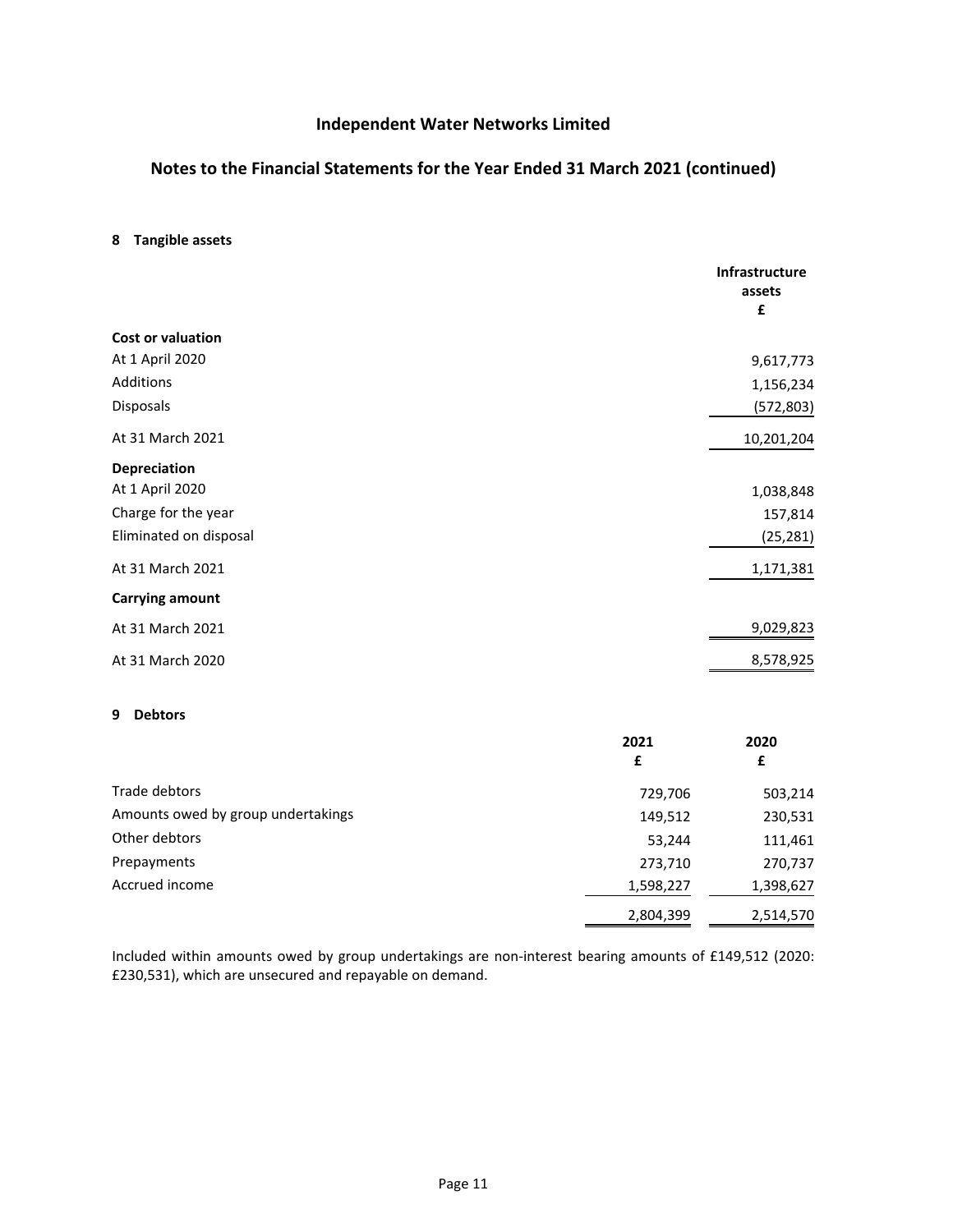### **Notes to the Financial Statements for the Year Ended 31 March 2021 (continued)**

#### <span id="page-12-0"></span>**[10](#page-12-0) Creditors**

|                                   | 2021      | 2020       |
|-----------------------------------|-----------|------------|
|                                   | £         | £          |
| Due within one year               |           |            |
| Amounts due to group undertakings | 1,283,268 | 8,573,141  |
| Other payables                    | 1,541,360 | 1,182,237  |
| Accruals                          | 2,652,280 | 3,735,899  |
|                                   | 5,476,908 | 13,491,277 |

<span id="page-12-1"></span>Amounts due to group undertakings are unsecured and repayable on demand with interest charged at 2.76% (2020: 3.54% ).

#### **[11](#page-12-1) Deferred tax**

|  |  | 2021 |
|--|--|------|
|  |  | -    |
|  |  |      |

|                                            | Deferred tax |  |
|--------------------------------------------|--------------|--|
| At 1 April 2020                            | 209,823      |  |
| Increase (decrease) in existing provisions | 58,948       |  |
| At 31 March 2021                           | 268,771      |  |

#### <span id="page-12-2"></span>**[12](#page-12-2) Share capital**

#### **Allotted, called up and fully paid shares**

|                            | 2021      |           | 2020    |         |
|----------------------------|-----------|-----------|---------|---------|
|                            | No.       |           | No.     |         |
| Ordinary shares of £1 each | 9,000,000 | 9,000,000 | 150,000 | 150,000 |

#### **New shares allotted**

During the year 8,850,000 Ordinary shares having an aggregate nominal value of £8,850,000 were allotted for an aggregate consideration of £8,850,000.